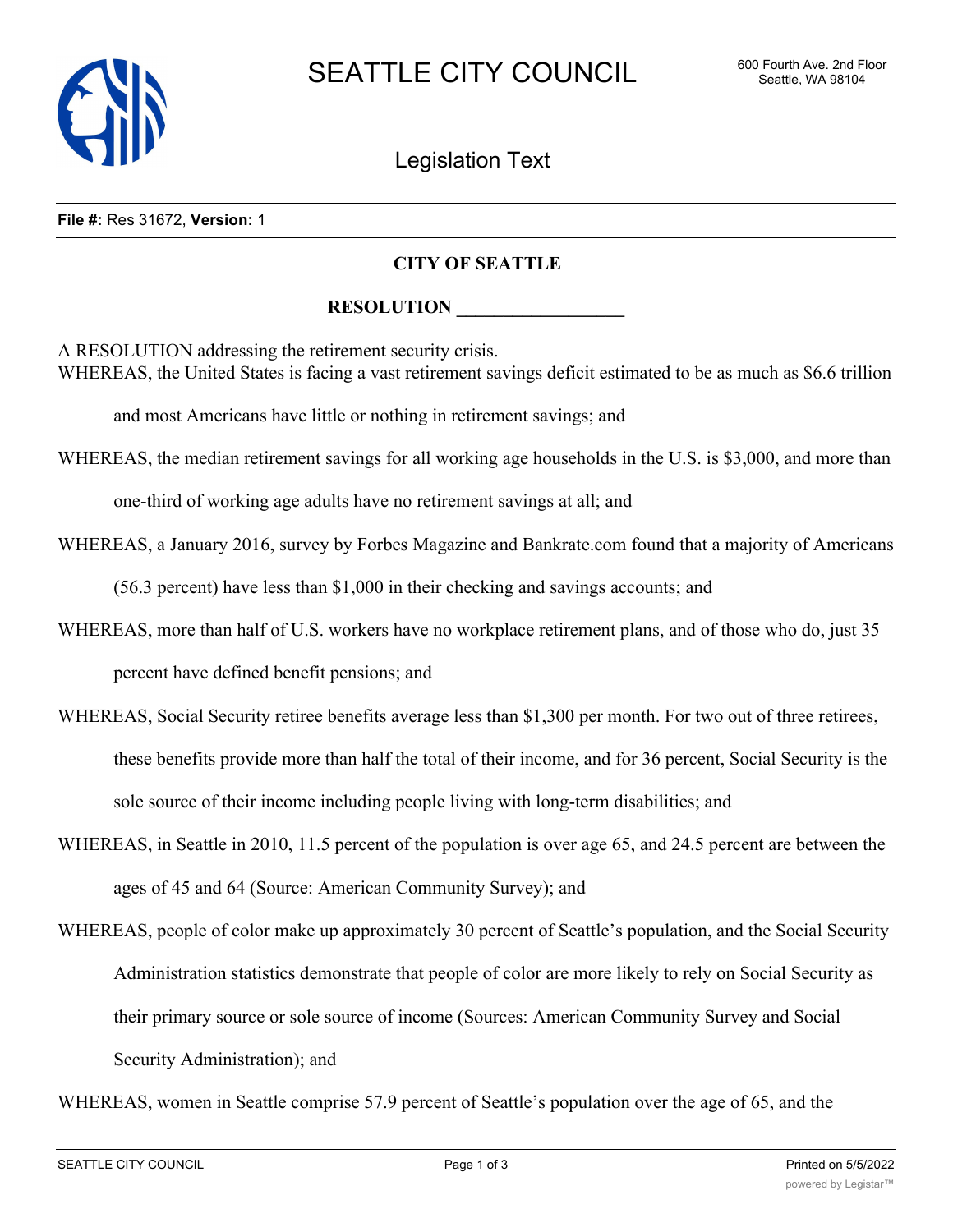average Social Security benefit for women 65 and older is about \$12,400 per year compared to about \$16,500 per year for men 65 and older (Sources: American Community Survey, Social Security Administration, and National Women's Law Center); and

- WHEREAS, for LGBTQ elders, a lifetime of employment discrimination translates into earning disparities, reduced lifelong earnings, smaller Social Security payments, and fewer opportunities to build pensions, resulting in more than one-quarter of LGBTQ seniors living below the poverty level, surviving on \$2,000 or less each month; and
- WHEREAS, all wage earners who earn above the cap of \$118,500 pay no payroll tax on all of their earnings above the cap, thereby paying an effective tax rate below wage earners who earn under the cap; and
- WHEREAS, approximately 11.6 percent of Seattle residents do not have health insurance and many more have inadequate coverage (Source: American Community Survey), and allowing younger people to buy into the Medicare program would help address this significant problem; and
- WHEREAS, Medicare, while providing good health care benefits, fails to cover hearing, vision, dental, and most long-term care services, NOW, THEREFORE,

# **BE IT RESOLVED BY THE CITY COUNCIL OF THE CITY OF SEATTLE THAT:**

Section 1. The Seattle City Council calls for the expansion of Social Security benefits to address the growing crisis of financial insecurity among present and future Social Security recipients.

Section 2. The Seattle City Council calls for the elimination of the income cap on Social Security to pay for the expansion of Social Security benefits.

Section 3. The Seattle City Council supports the expansion of the Medicare program to make it possible for younger people to buy into the Medicare program.

Section 4. The Seattle City Council supports the expansion of vital Medicare benefits, including dental,

vision, and hearing, to be funded by raising the Medicare payroll tax from 1.45 percent to 2 percent.

Section 5. The Seattle City Council will communicate this resolution to the entire Washington